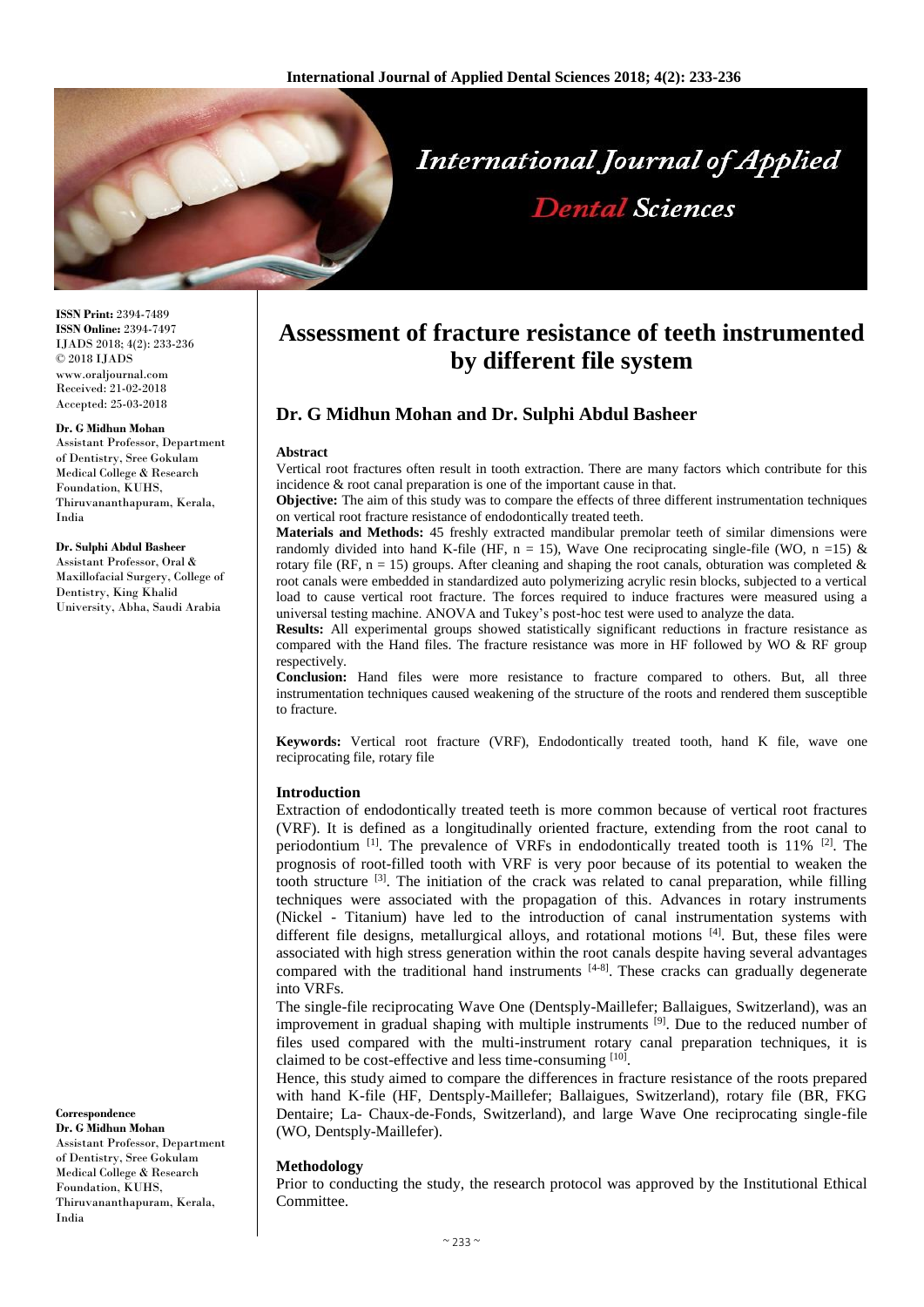International Journal of Applied Dental Sciences

Teeth with curved roots, open apices, resorption or previous root canal treatment were excluded from the study.

Forty five human mandibular premolars with single root were collected and stored in saline. Using a diamond disc at low speed the crown of each tooth was sectioned to 2.5 mm coronal to cementoenamel junction. No 8 K file was used to determine the working length and apical patency was maintained by No 10 file. All teeth were hand instrumented by using No 15 K file. Then the teeth were randomly allocated to 3 groups of different file systems with 15 teeth in each group.

Group 1 (HF) - Instrumentation with 0.02 tapered stainless steel K-files (Mani Inc).

Group 2 (WO) - Instrumentation with Wave One files (Dentsply).

Group 3 (RF) - Instrumentation with rotary NiTiProTaper (Dentsply).

Step back technique was used for hand K-files. No 15 K file in the sequence of 20, 25, 30, 35 and size 40 was used, 60 size file being the last one. During instrumentation canals, 1% sodium hypochlorite solution used as root canal irrigant. One set of files were used to prepare four teeth.

Single-file reciprocating technique was used for Wave One file. Wave one dedicated motor (Dentsply, Maillefer) was set according to the manufacturer. Roots were instrumented through a progressive up and down motion with little force. The files were removed after every three to four pecks, wiped clean, and canals were irrigated with 1% sodium hypochlorite solution. Four canals were prepared with each instrument.

For Rotary NiTi files (RF), crown-down technique using an X-Smart was used for Pro taper files canals.

Root canals in all groups were dried with paper points and obturated using an Element Obturation Unit (Sybron-Endo; Sybron Dental Specialties Inc., Glendora, CA, USA) with a master gutta-percha cone size of 40, and a continuous wave of warm gutta-percha. AH26 (Dentsply De Trey; Germany) was used as root canal sealer & it was confirmed by Post-operative radiographs. To prevent root dehydration, it was covered with double layer of nail polish and stored in normal saline for 2 weeks.

All the roots were mounted vertically in standardized cylindrical auto polymerizing acrylic with diameter of 13mm and length of 14mm. To retain 12mm of the root inside the mount, it was positioned at the centre of the acrylic resin and covered with a very thin layer of wax (0.2–0.3 mm). After setting, the roots were removed and remaining wax was washed out. To simulate a periodontal ligament, a thin layer of polyvinyl siloxane was applied to the cavity of the root inside the acrylic resin, and the roots were returned to the same position.

A continuous perpendicular external static force was applied with a stainless steel parallel rod (0.7-mm diameter flat end) on the root canal filling material. Obturation material acted as a medium to distribute the force. A universal testing machine (Instron Corp.; Canton, MA, USA) was used, operating at a cross-head speed of 1.0 mm/min. To distribute the load on canal walls, the rod was inserted into the root canal to contact gutta-percha. In control group, the load was directed to the canal lumen. After detecting fracture or by sudden reduction in load, the machine was stopped immediately. The load at fracture time was recorded in Newton. The maximum load during each test was defined as the fracture load. To confirm the fracture and determine the pattern of the fracture lines to be buccolingually, mesiodistal or compound after each test, the roots were dyed with 2% methylene blue dye solution and viewed under magnification & recorded.

The data obtained were subjected to statistical analysis to compare the fracture resistance among three groups.

# **Results**

Table 1 & Graph 1 shows the descriptive data for fracture resistance in all the three groups in terms of mean & standard deviation with minimum & maximum values. Hand files showed more resistance to fracture with 246.8 N compared to other two groups.

Table 2 depicts tukeys posthoc analysis which shows the significant difference between hand file when compared with Wave One& rotary files. And Wave one also showed significant difference compared with rotary files in resisting the fractures.

| Groups         | n  | Mean     | <b>Std. Deviation</b> | 95% Confidence Interval for Mean |                    | Minimum | <b>Maximum</b> |
|----------------|----|----------|-----------------------|----------------------------------|--------------------|---------|----------------|
|                |    |          |                       | <b>Lower Bound</b>               | <b>Upper Bound</b> |         |                |
| Group I (HF)   | 15 | 246.8000 | 13.73317              | 239.1948                         | 254.4052           | 228.00  | 270.00         |
| Group II (WO)  | 15 | 229.2000 | 12.80736              | 222, 1075                        | 236.2925           | 200.00  | 250.00         |
| Group III (RF) | 15 | 212,0000 | 14.04584              | 204.2217                         | 219.7783           | 189.00  | 240.00         |

**Table 1:** The mean force in Newton required for fracture resistance of all the test groups.

F= 24.776, *p*<0.001 Highly Significant

**Table 2:** Tukeys Posthoc test for intergroup comparisons.

| <b>Multiple Comparisons Tukey HSD</b> |                      |                              |       |                         |                    |  |  |  |  |  |
|---------------------------------------|----------------------|------------------------------|-------|-------------------------|--------------------|--|--|--|--|--|
|                                       | <b>Compared with</b> | <b>Mean Difference (I-J)</b> | Sig.  | 95% Confidence Interval |                    |  |  |  |  |  |
| Group                                 |                      |                              |       | <b>Lower Bound</b>      | <b>Upper Bound</b> |  |  |  |  |  |
| Group I                               | Group II             | $17.60*$                     | 0.003 | 5.5892                  | 29.6108            |  |  |  |  |  |
|                                       | Group III            | $34.80*$                     | 0.000 | 22.7892                 | 46.8108            |  |  |  |  |  |
| Group II                              | Group III            | $17.20^*$                    | 0.003 | 5.1892                  | 29.2108            |  |  |  |  |  |

\*. The mean difference is significant at the 0.05 level.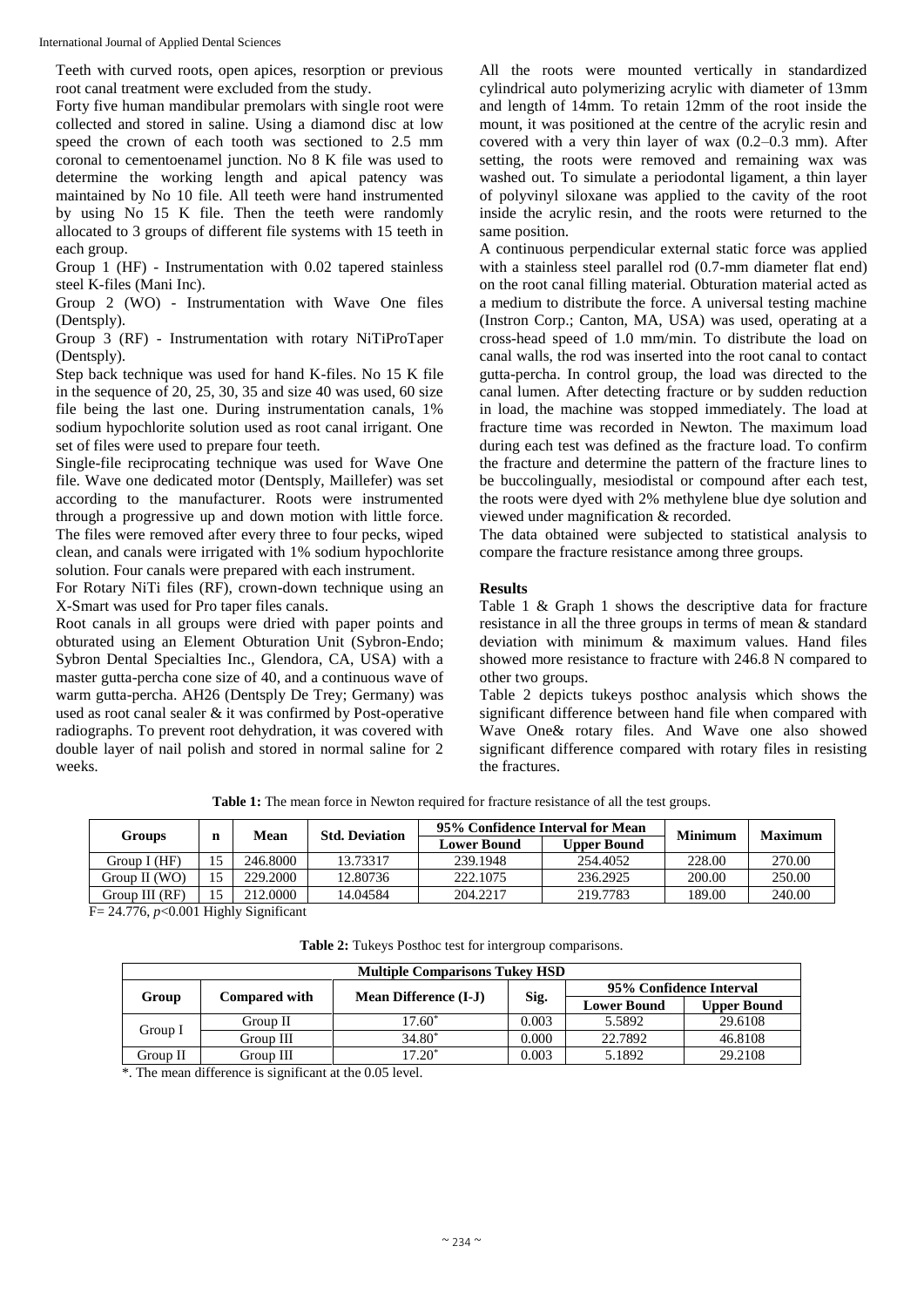

**Graph 1:** Mean force in Newton

# **Discussion**

The catastrophic event of VRF leads to tooth extraction or root resection. Instrumentation may contribute to VRF by inducing stress or by excessive dentinal removal. Different instrumentation techniques featuring different cross-sectional geometry, taper and flute form, type of manufactured alloy, number of instruments used and rotational motion which can influence tooth resistance to VRF, NiTi K-file, BioRaCe, and Wave One were chosen for the study. In this study, fracture resistance was evident between roots prepared with hand NiTi K files when compared with others  $(p<0.05)$ . Bier *et al.* [4] & Yoldas et al. <sup>[5]</sup> who observed no influence of HFs on development of cracks. However, it was observed by Liu *et al*. [11] Hin *et al*. [12] Zandbiglari *et al*. [13] & SAH Sheikh *et al*. [14] showed lesser number of cracks by HFs compared to rotary files which was similar to the present study results.

File design can result in dentinal defects and reduce the fracture resistance of roots as stiffer files generate higher stress concentration [7]. Stiffness is related to many factors like size, taper, cross-section, method of manufacturing, and the material out of which the instrument is made [15] . The designs of the files used in this study were, a modified convex triangled - Wave One file, reverse-acting cutting edges with a simple triangular cross sectioned - BioRaCe. Evidently studies have stated that more even stress distributions along their length, and lower stress concentrations were noted with instruments with a triangular cross-section, than the instruments with rectangular cross-sectional designs [15].

The constant torque applied by NiTi rotary instruments on the root canal wall can cause significant micro-crack formation. These stresses can create defects and damage the dentinal walls which can progress to VRFs  $[5, 16]$ . On the other hand, Sathorn *et al.* (2005) studied the effects of intrinsic factors of roots on fracture susceptibility and pattern, and found that dentinal removal is not the only factor associated with reduced fracture resistance, and does not always result in increased fracture susceptibility  $[17]$ . Rather, root fracture results from interaction between multiple factors with intrinsic aspects of the canal playing an important role.

While fracture resistance of a root is significantly affect the canal morphology and the external shape of roots [17], clinicians can limit VRF occurrence through identifying susceptible teeth by their intrinsic factors, and adopting conservative and valid clinical principles when treating these teeth.

# **Conclusion**

Root canal treatment weakens roots, and in this study, instrumentation with handfile was associated with resistance to fracture comparable with the roots prepared with wave one or rotary instruments.

This study gives an indication of root susceptibility to VRF when subjected to forces encountered in clinical situation such as obturation, post placement, and subsequent clinical function. Considering root fracture in a multi-factorial context, further research should evaluate their shaping abilities in comparison with different instrument systems.

# **Limitations**

In a clinical situation, roots should withstand different forces during and after root canal treatment but in the present study the roots were subjected to static vertical force. It was assumed that gutta-percha distributes the vertical load equally and uniformly around the canal wall. Usually in practice, this may not be achieved. Lateral condensation techniques by spreaders may also lead to a point load. Root dentine sclerosis in relation to the age and race of the patients, which affect the strength of root were not recognized in this study.

# **References**

- 1. Pitts DL, Natkin E. Diagnosis and treatment of vertical root fractures. J Endod. 1983; 9:338-346.
- 2. Santini MF, Rippe MP, Franciscatto GJ, Rosa RAD, Valandro LF, So MVR *et al*. Canal preparation & filling techniques do not influence the fracture resistance of extremely damaged teeth. BDJ. 2014; 25(2):129 -35.
- 3. Haueisen H, Gärtner K, Kaiser L, Trohorsch D, Heidemann D. Vertical root fracture: prevalence, etiology, and diagnosis. Quintessence Int. 2013; 44:467- 474.
- 4. Bier CA, Shemesh H, Tanomaru-Filho M, Wesselink PR, Wu MK. The ability of different nickel-titanium rotary instruments to induce dentinal damage during canal preparation. J Endod. 2009; 35:236-238.
- 5. Yoldas O, Yilmaz S, Atakan G, Kuden C, Kasan Z. Dentinal microcrack formation during root canal preparations by different NiTi rotary instruments and the self-adjusting file. J Endod. 2012; 38:232-235.
- 6. Zandbiglari T, Davids H, Schäfer E. Influence of instrument taper on the resistance to fracture of endodontically treated roots. Oral Surg Oral Med Oral Pathol Oral Radiol Endod. 2006; 101:126-131.
- 7. Kim HC, Lee MH, Yum J, Versluis A, Lee CJ, Kim BM. Potential relationship between design of nickel-titanium rotary instruments and vertical root fracture. J Endod. 2010; 36:1195-1199.
- 8. Rundquist BD, Versluis A. How does canal taper affect root stresses? IntEndod J. 2006; 39:226-237.
- 9. Saleh AM, Tavanafar S, Vakili-Gilani P, Al Sammerraie NJ, Rashid F. Influence of operator's experience level on lifespan of the Wave One Primary file in extracted teeth. Restor Dent Endod. 2013; 38:222-226.
- 10. Yared G. Canal preparation using only one Ni-Ti rotary instrument: preliminary observations. Int Endod J. 2008; 41:339-344.
- 11. Liu R, Kaiwar A, Shemesh H, Wesselink PR, Hou B, Wu MK. Incidence of apical root cracks & apical dentinal detachments after canal preparation with hand & rotary files at different instrumentation lengths. J Endod. 2013; 39(1):129-32.
- 12. Hin ES, Wu MK, Wesselink PR, Shemesh H. Effects of Self adjusting file, Mtwo & Protaper on the root canal wall. J Endod. 2013; 39(2):262-4.
- 13. Zandbiglari T, Davids H, Schafer E. Influence of